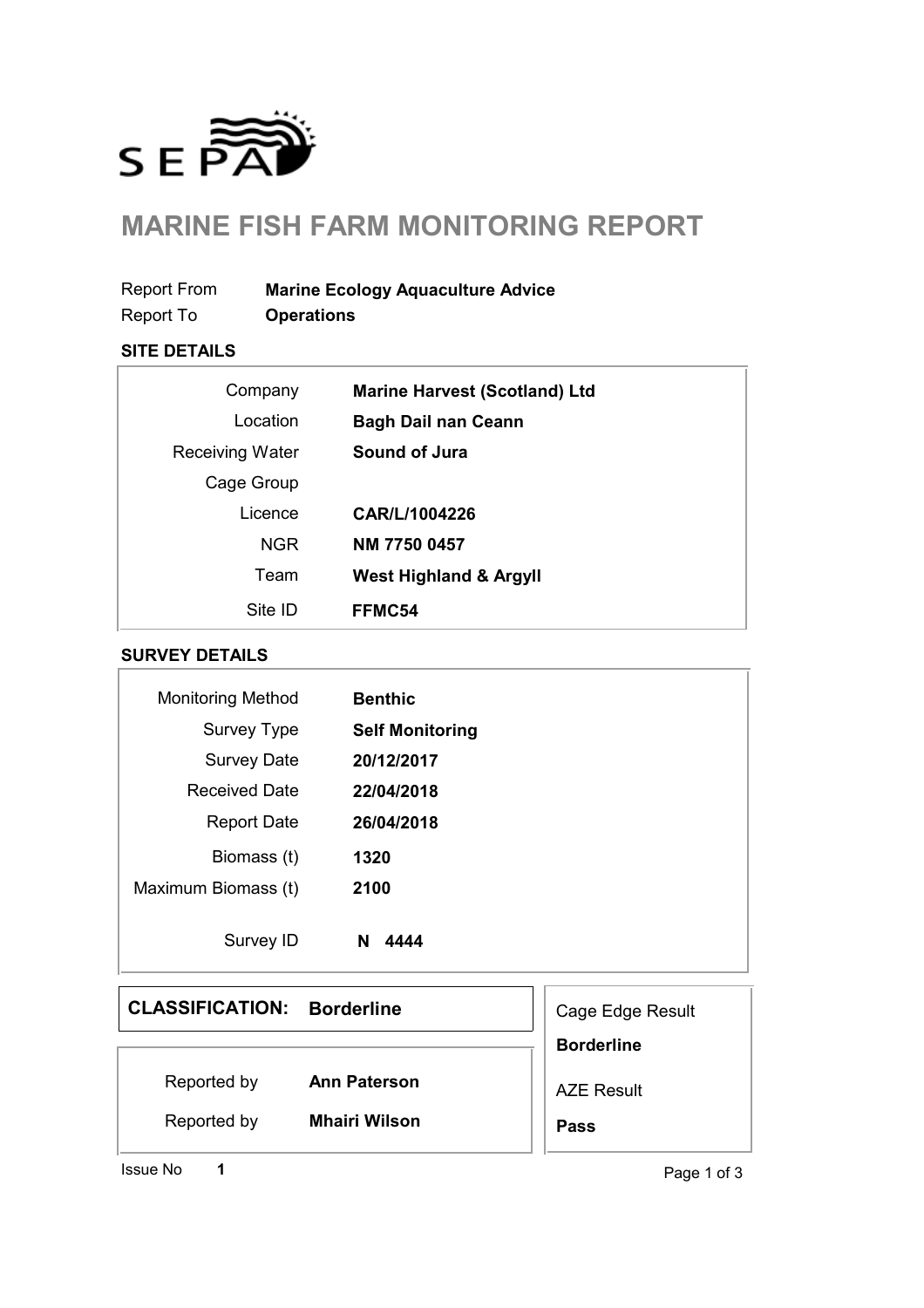### **MARINE FISH FARM MONITORING REPORT**

**SITE ID FFMC54 SUBMISSION NO: N 4444**

### **SUMMARY**

Evaluated against quality criteria stated in SEPA's Fish Farm Manual according to NWM/MAR/010

Depth: 26–43m. Sediment Description: Soft, dark grey mud and clay.

Biology:

Enrichment was evident at the cage edge (west) station as numbers of taxa and richness and diversity scores were very low, the ITI score of <1 indicated a very degraded community, and the dominant taxa were the enrichment polychaetes Capitella sp and Malacoceros fuliginosus. However, this station passed the benthic criteria as there were 2 species of enrichment polychaetes in sufficient abundances (2,105/m2) to rework the sediment.

A slightly impoverished community was present at the cage edge (start of transect) station as numbers of taxa and richness and diversity scores were very low, the ITI score of 2 indicated a degraded community, and the dominant taxa were the enrichment polychaetes Malacoceros fuliginosus and Capitella sp. This station failed the benthic faunal criteria for within the AZE as although there were 2 species of enrichment polychaetes present, they were in insufficient abundances (540/m2) to rework the sediment.

Conditions were much improved at the AZE stations which all passed 3 of the benthic criteria for outwith the AZE. Numbers of taxa and richness and diversity scores were relatively high, and the ITI scores of 50, 47 and 45 indicated changed communities. The predominant taxa were those common to muddy sediments, i.e. the molluscs Kurtiella bidentata, Thyasira flexuosa and Hyala vitrea. Although all 3 stations failed the criterion for abundances of enrichment polychaetes, abundances were very low.

Multivariate analyses split the cages into 3 distinct groups - the cage edge stations, the AZE stations and the reference stations. The cage edge stations were least similar to the other stations (sharing ~10% similarity). The AZE stations were most similar to one another (sharing ~62–72% similarity) and were more similar to the reference stations than to the cage edge station (sharing ~33% similarity).

Chemistry:

Redox potential: All stations passed the SEPA action levels for redox. However, redox values were negative throughout all depths at the 2 cage edge stations and at depth at the AZE-10 and AZE stations. In contrast, the AZE+10 and reference stations were positive throughout all depths.

Organic carbon (OC): All stations passed the SEPA action level for OC. Values were low and ranged from 1–2%.

Particle Size Analysis: According to UKSeaMap, the sediment at this site was classified as mud and sandy mud.